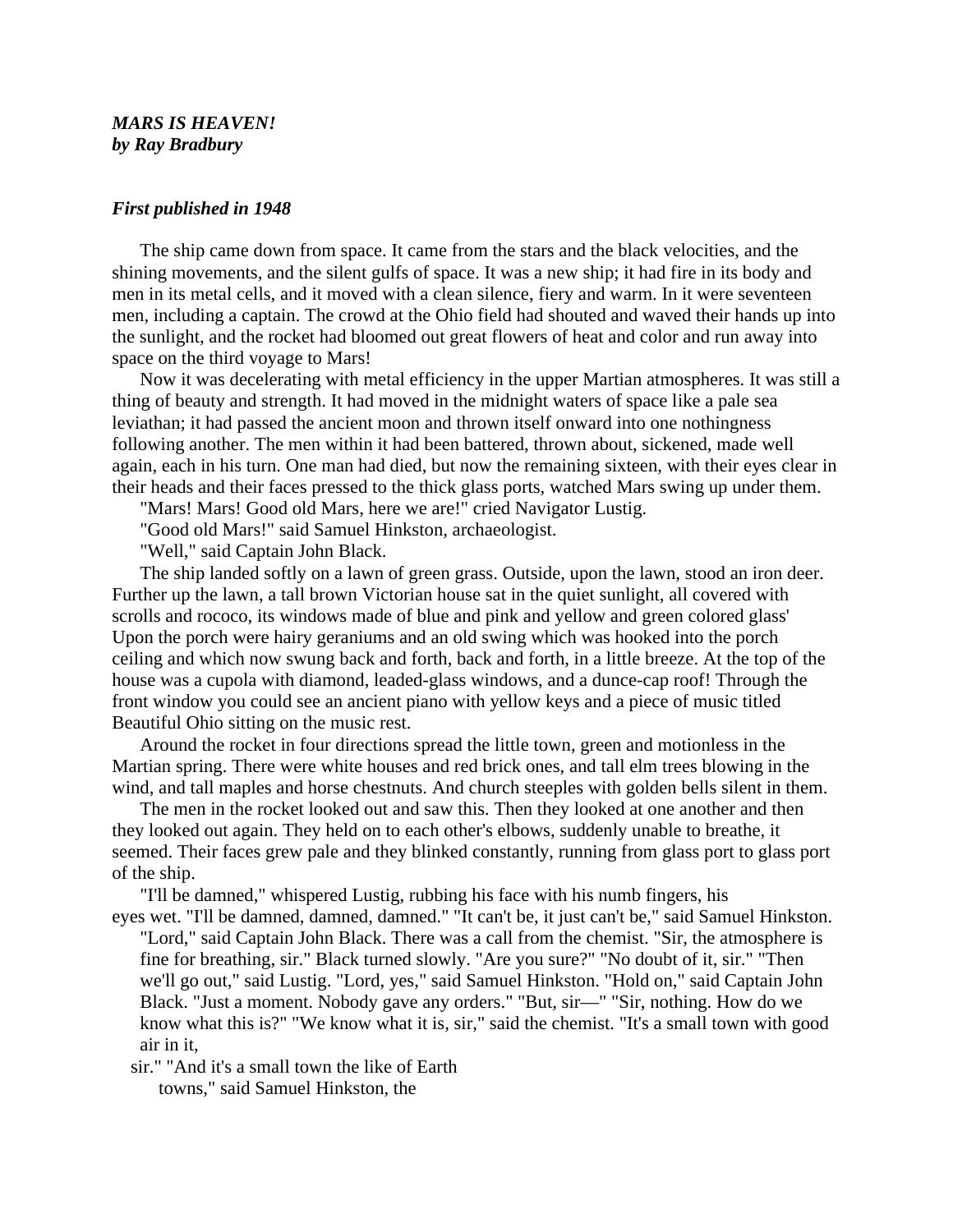archaeologist. "Incredible. It can't be, but it is."

Captain John Black looked at him, idly. "Do

you think that the civilizations of two

planets can progress at the same rate and evolve in the same way, Hinkston?" "I wouldn't have thought so, sir." Captain Black stood by the port. "Look out there. The geraniums. A specialized

plant. That specific variety has only been known on Earth Or fi% years. Think of the thousands of years of time it takes to evolve Plants. Then tell me if it is logical that the Martians should have: one, eaded glass windows; two, cupolas; three, porch swings; four, an instrument that looks like a piano and probably is a piano; and, five, if you look closely, if a Martian composer would have published a piece of music titled, strangely enough, Beautiful Ohio. All of which means that we have an Ohio River here on Mars!"

"It is quite strange, sir."

"Strange, hell, it's absolutely impossible, and I suspect the whole bloody shooting

setup. Something's wrong here, and I'm not leaving the ship until I know what it is." "Oh, sir,"

said Lustig. "Darn it," said Samuel Hinkston. "Sir, I want to investigate this at first hand. It may be that there are similar patterns of thought, movement, civilization on every planet in our system. We may be on the threshold of the great psychological and metaphysical discovery in our time, sir, don't you think?"

"I'm willing to wait a moment," said Captain John Black.

"It may be, sir, that we are looking upon a phenomenon that, for the first time,

would absolutely prove the existence of a God, sir." "There are many people who are of good faith without such proof, Mr. Hinkston." "I'm one myself, sir. But certainly a thing like this, out there," said Hinkston,

"could not occur without divine intervention, sir. It fills me with such terror and elation I don't know whether to laugh or cry, sir." "Do neither, then, until we know what we're up against."

"Up against, sir?" inquired Lustig. "I see that we're up against nothing. It's a good quiet, green town, much like the one I was born in, and Hike the looks of it."

"When were you born, Lustig?" "In 1910, sir." "That makes you fifty years old, now, doesn't it?" "This being 1960, yes, sir." "And you, Hinkston?" "1920, sir. In Illinois. And this looks swell to me, sir." "This couldn't be Heaven," said the captain, ironically. "Though, I must admit, it

looks peaceful and cool, and pretty much like Green Bluff, where I was born, in

1915." He looked at the chemist. "The air's all right, is it?" "Yes, sir." "Well, then, tell you what we'll do. Lustig, you and Hinkston and I will fetch

ourselves out to look this town over. The other 14 men will stay aboard ship. If anything untoward happens, lift the ship and get the hell out, do you hear what I say, Craner?"

"Yes, sir. The hell out we'll go, sir. Leaving you?"

"A loss of three men's better than a whole ship. If something bad happens get back to Earth and warn the next Rocket, that's Lingle's Rocket, I think, which will be completed and ready to take off some time around next Christmas, what he has to meet up with. If there's something hostile about Mars we certainly want the next expedition to be well armed."

"So are we, sir. We've got a regular arsenal with us."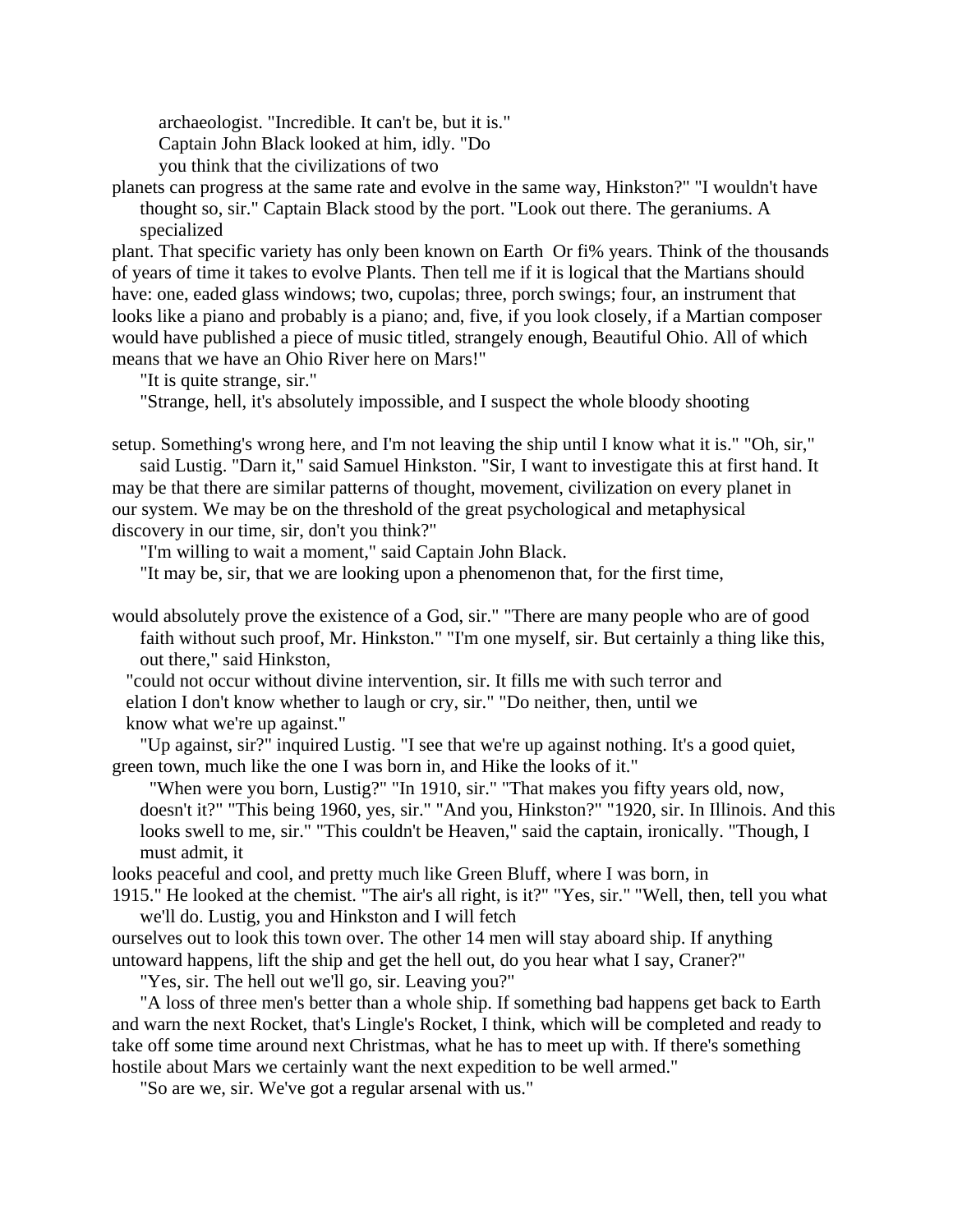"Tell the men to stand by the guns, then, as Lustig and Hinkston and I go out." "Right, sir." "Come along, Lustig, Hinkston." The three men walked together, down through the levels of the ship.

It was a beautiful spring day. A robin sat on a blossoming apple tree and sang continuously. Showers of petal snow sifted down when the wind touched the apple tree, and the blossom smell drifted upon the air. Somewhere in the town, somebody was playing the piano and the music came and went, came and went, softly, drowsily. The song was Beautiful Dreamer. Somewhere else, a phonograph, scratchy and faded, was hissing out a record of Roamin' In The Gloamin', sung by Harry Lauder.

The three men stood outside the ship. The port closed behind them. At every window, a face pressed, looking out. The large metal guns pointed this way and that, ready.

Now the phonograph record being played was:

"Oh give me a June night The moonlight and you—"

Lustig began to tremble. Samuel Hinkston did likewise. Hinkston's voice was so feeble and uneven that the captain had to ask him to

repeat what he had said. "I said, sir, that I think I have solved this, all of this, sir!" "And what is the solution, Hinkston?" The soft wind blew. The sky was serene and quiet and somewhere a stream of

water ran through the cool caverns and tree-shadings of a ravine.

Somewhere a horse and wagon trotted and rolled by, bumping. "Sir, it

must be, it has to be, this is the only solution! Rocket travel began to Mars

in the years before the first World War, sir!" The captain stared at his

archaeologist. "No!" . "But, yes, sir! You must admit,

look at all of this! How else explain n> the houses, the lawns, the iron deer, the flowers, the pianos, the music!"

'Hinkston, Hinkston, oh," and the captain put his hand to his face, snaking his head, his hand shaking now, his lips blue.

"Sir, listen to me." Hinkston took his elbow persuasively and looked up into the captain's face, pleading. "Say that there were some people in the year 1905, perhaps, who hated wars and wanted to get away from Earth and they got together, some scientists, in secret, and built a rocket and came out here to Mars."

"No, no, Hinkston."

"Why not? The world was a different place in 1905, they could have kept it a secret much more easily."

"But the work, Hinkston, the work of building a complex thing like a rocket, oh, no, no." The captain looked at his shoes, looked at his hands, looked at the houses, and then at Hinkston.

"And they came up here, and naturally the houses they built were similar to Earth houses because they brought the cultural architecture with them, and here it is!"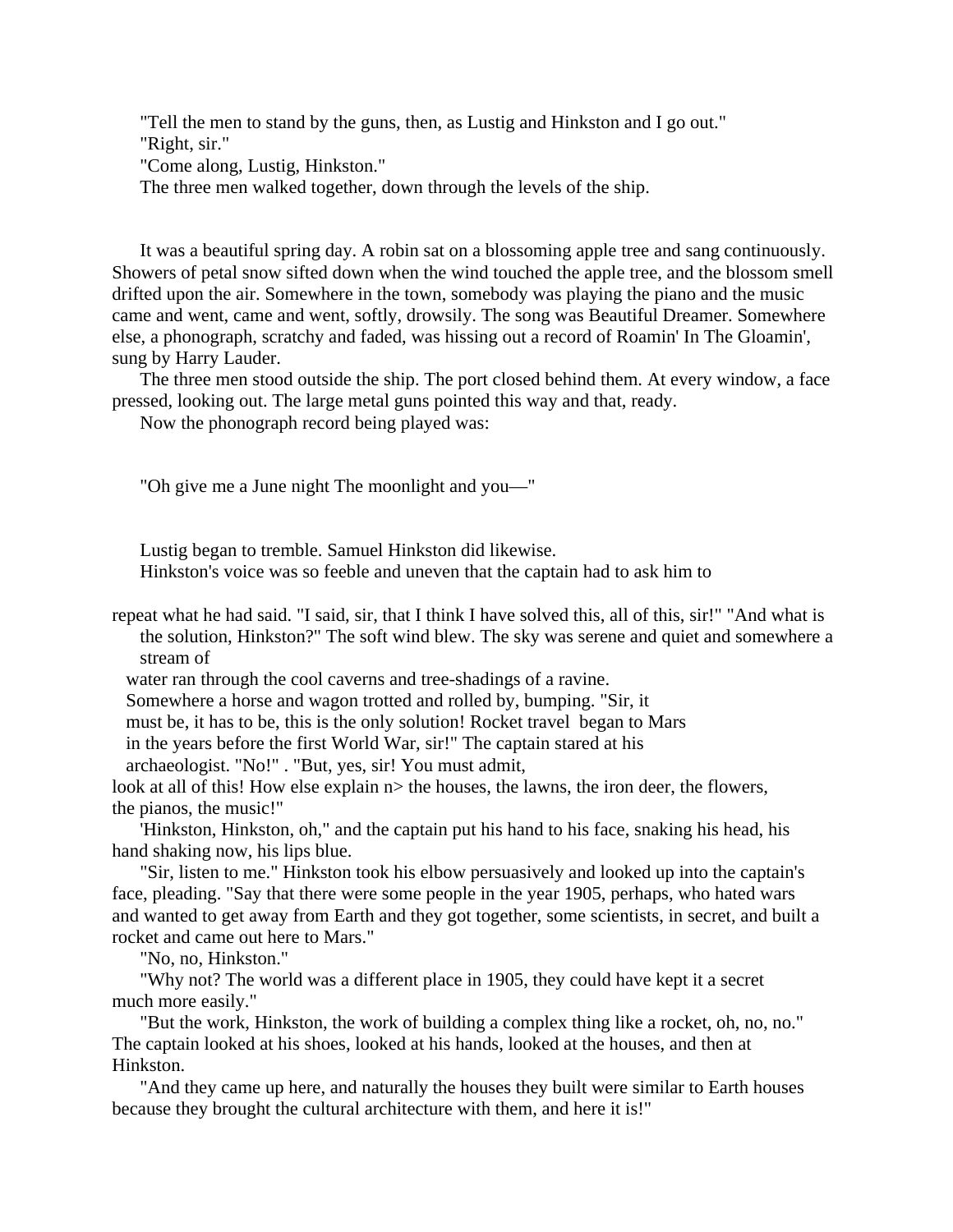"And they've lived here all these years?" said the captain.

"In peace and quiet, sir, yes. Maybe they made a few trips, to bring enough people here for one small town, and then stopped, for fear of being discovered. That's why the town seems so old-fashioned. I don't see a thing, myself, that is older than the year 1927, do you?"

"No, frankly, I don't, Hinkston."

"These are our people, sir. This is an American city; it's definitely not European!"

"That—that's right, too, Hinkston."

"Or maybe, just maybe, sir, rocket travel is older than we think. Perhaps it started in some part of the world hundreds of years ago, was discovered and kept secret by a small number of men, and they came to Mars, with only occasional visits to Earth over the centuries."

"You make it sound almost reasonable."

"It is, sir. It has to be. We have the proof here before us, all we have to do now, is find some people and verify it!"

"You're right there, of course. We can't just stand here and talk. Did you bring your gun?"

"Yes, but we won't need it."

"We'll see about it. Come along, we'll ring that doorbell and see if anyone is home."

Their boots were deadened of all sound in the thick green grass. I' smelled from a fresh mowing. In spite of himself, Captain John Black felt a great peace come over him. It had been thirty years since he had been in a small town, and the buzzing of spring bees on the air lulled and quieted him, and the fresh look of things was a balm to the soul.

Hollow echoes sounded from under the boards as they walked across the porch and stood before the screen door. Inside, they could see a head curtain hung across the hall entry, and a crystal chandelier and a jvtaxfield Parrish painting framed on one wall over a comfortable Morris Chair. The house smelled old, and of the attic, and infinitely comfortable. You could hear the tinkle of ice rattling in a lemonade pitcher. In a distant kitchen, because of the heat of the day, someone was preparing a Soft, lemon drink.

Captain John Black rang the bell.

Footsteps, dainty and thin, came along the hall and a kind faced lady of some forty years, dressed in the sort of dress you might expect in the year 1909, peered out

at them. "Can I help you?" she asked. "Beg your pardon," said Captain Black, uncertainly. "But we're looking for, that

is, could you help us, I mean." He stopped. She looked out

at him with dark wondering eyes. "If you're selling

something," she said, "I'm much too busy and I haven't time."

She turned to go. "No, wait," he cried, bewilderedly. "What town is this?" She looked him up and down as if he were crazy. "What do you mean, what town

is it? How could you be in a town and not know what town it was?"

The captain looked as if he wanted to go sit under a shady apple tree. "I beg your pardon," he said. "But we're strangers here. We're from Earth, and we want to know how this town got here and you got here.''

"Are you census takers?" she asked.

"No," he said.

"What do you want then?" she demanded.

"Well," said the captain.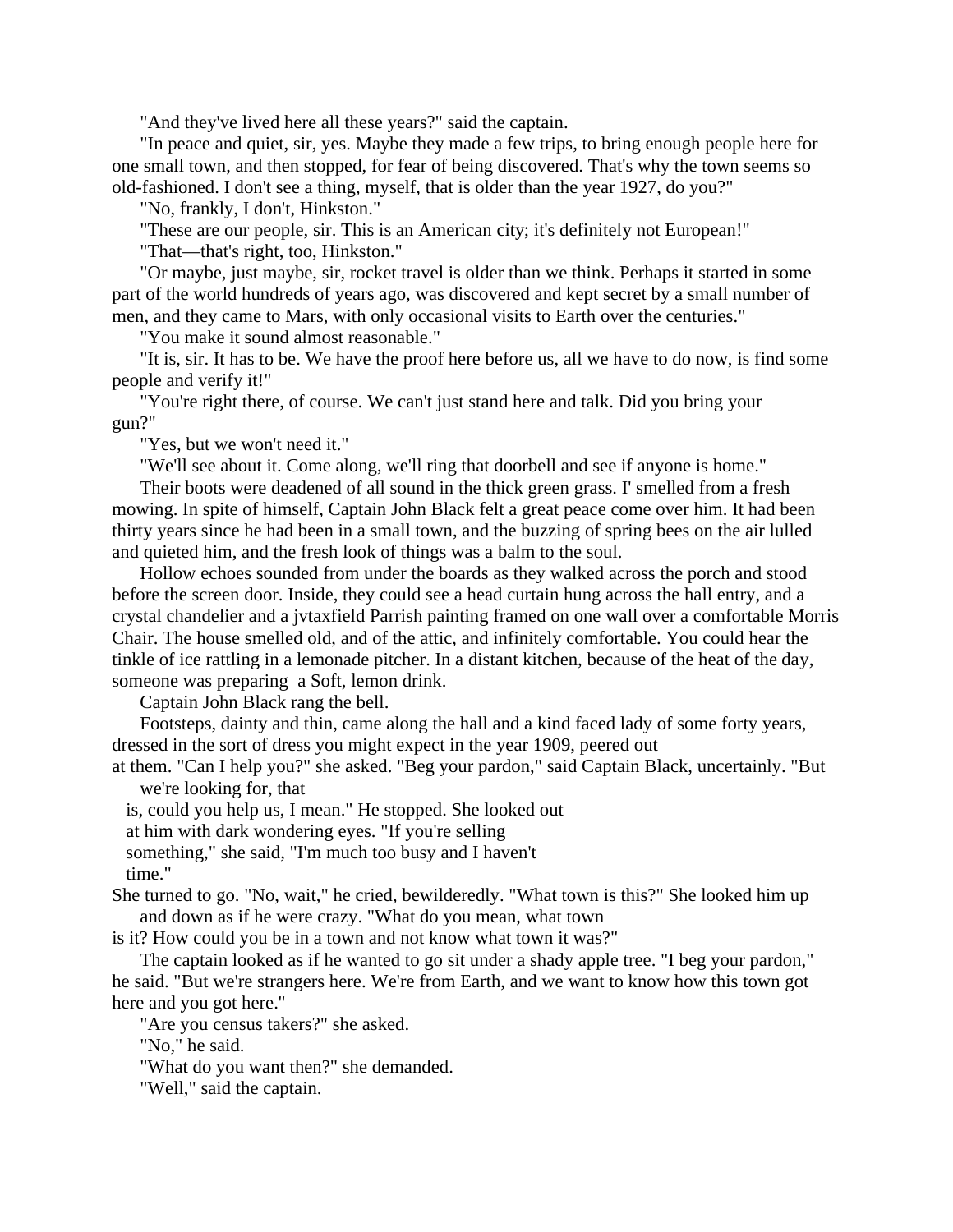"Well?" she asked.

"How long has this town been here?" he wondered.

"It was built in 1868," she snapped at them. "Is this a game?"

"No, not a game," cried the captain. "Oh, God," he said. "Look here. We're from

Earth!" "From where?" she said. "From Earth!" he said. "Where's that?" she said. "From Earth," he cried. "Out of the ground, do you mean?" "No, from the planet Earth!" he almost shouted. "Here," he insisted, come out on

the porch and I'll show you." "I won't come out there, you are all evidently quite "No," she said, mad from the sun." Lustig and Hinkston stood behind the captain. Hinkston now spoke up. "Mrs.," he

said. "We came in a flying ship across space, among the stars. We came from the third

planet from the sun, Earth, to this planet, which is Mars. Now do you understand, Mrs.?" "Mad from the sun," she said, taking hold of the door. "Go away now, before I

call my husband who's upstairs taking a nap, and he'll beat you all with his fists." "But—" said Hinkston. "This is Mars, is it not?" "This," explained the woman, as if she were addressing a child, "is Green Lake,

Wisconsin, on the continent of America, surrounded by the Pacific and Atlantic Oceans, on

a place called the world, or sometimes, the Earth. Go away now. Goodbye!"

She slammed the door.

The three men stood before the door with their hands up in the air toward it, as if

pleading with her to open it once more. They looked at one another. "Let's knock the door down," said Lustig. "We can't," sighed the captain. "Why not?" "She didn't do anything bad, did she? We're the strangers here. This is private

property. Good God, Hinkston!" He went and sat down on the porchstep.

"What, sir?"

"Did it ever strike you, that maybe we got ourselves, somehow, some way, fouled up. And, by accident, came back and landed on Earth!"

"Oh, sir, oh, sir, oh oh, sir." And Hinkston sat down numbly and thought about it.

Lustig stood up in the sunlight. "How could we have done that?"

"I don't know, just let me think."

Hinkston said, "But we checked every mile of the way, and we saw Mars and our chronometers said so many miles gone, and we went past the moon and out into space and here we are, on Mars. I'm sure we're on Mars, sir."

Lustig said, "But, suppose, just suppose that, by accident, in space, in time, or something, we landed on a planet in space, in another time- Suppose this is Earth, thirty or fifty years ago? Maybe we got lost i" the dimensions, do you think?"

"Oh, go away, Lustig."

"Are the men in the ship keeping an eye on us, Hinkston?"

"At their guns, sir."

Lustig went to the door, rang the bell. When the door opened again, he asked, "What year is this?"

"1926, of course!" cried the woman, furiously, and slammed the door again.

"Did you hear that?" Lustig ran back to them, wildly. "She said 1926! We have gone back in time! This is Earth!"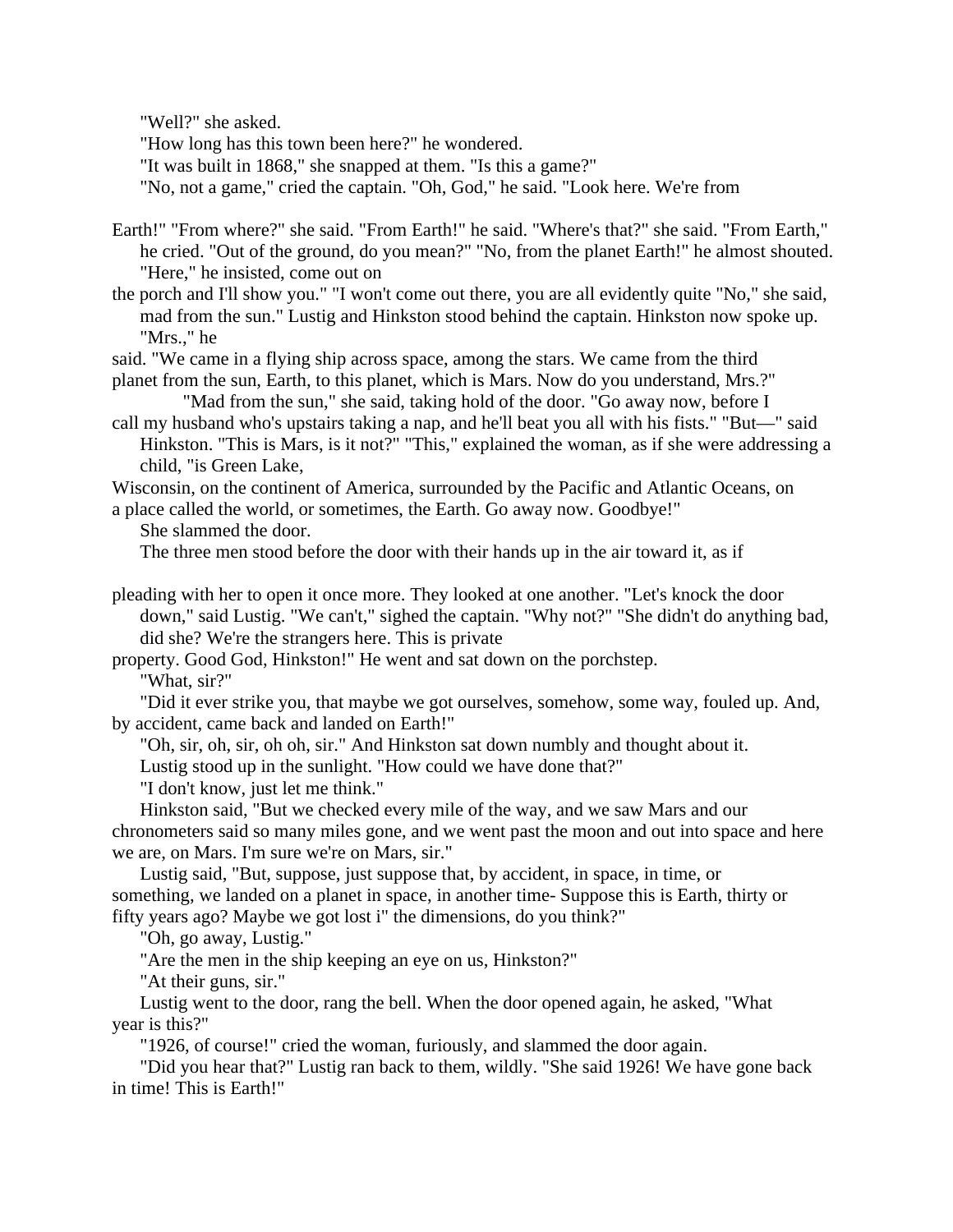Lustig sat down and the three men let the wonder and terror of the thought afflict them. Their hands stirred fitfully on their knees. The wind blew, nodding the locks of hair on their heads.

The captain stood up, brushing off his pants. "I never thought it would be like this. It scares the hell out of me. How can a thing like this happen?"

"Will anybody in the whole town believe us?" wondered Hinkston. "Are we playing around with something dangerous? Time, I mean. Shouldn't we just take off and go home?" "No. We'll try another house."

They walked three houses down to a little white cottage under an oak tree. "I like to be as logical as I can get," said the captain. He nodded at the town. "How does this sound to you, Hinkston? Suppose, as you said originally, that rocket travel occurred years ago. And when the Earth people had lived here a number of years they began to get homesick for Earth. First a mild neurosis about it, then a full fledged psychosis. Then, threatened insanity. What would you do, as a psychiatrist, if faced with such a problem?"

Hinkston thought. "Well, I think I'd re-arrange the civilization on Mars so it resembled Earth more and more each day. If there was any way of reproducing every plant, every road and every lake, and even an ocean, I would do so. Then I would, by some vast crowd hypnosis, theoretically anyway, convince everyone in a town this size that this really was Earth, not Mars at all."

"Good enough, Hinkston. I think we're on the right track now. That woman in that house back there, just thinks she's living on Earth. It protects her sanity. She and all the others in this town are the patients of the greatest experiment in migration and hypnosis you will ever lay your eyes on in your life."

"That's it, sir!" cried Lustig.

"Well," the captain sighed. "Now we're getting somewhere. I feel tetter. It all sounds a bit more logical now. This talk about time and going back and forth and traveling in time turns my stomach upside down. But, this way—" He actually smiled for the first time in a month.

Well. It looks as if we'll be fairly welcome here."

"Or, will we, sir?" said Lustig. "After all, like the Pilgrims, these people came here to escape Earth. Maybe they won't be too happy to see us, sir. Maybe they'll try to drive us out or kill us?"

"We have superior weapons if that should happen. Anyway, all we can do is try. This next house now. Up we go."

But they had hardly crossed the lawn when Lustig stopped and looked off across the town, down the quiet, dreaming afternoon street. "Sir," he said.

"What is it, Lustig?" asked the captain.

"Oh, sir, sir, what I see, what I do see now before me, oh, oh—-" said Lustig, and he began to cry. His fingers came up, twisting and trembling, and his face was all wonder and joy and incredulity. He sounded as if any moment he might go quite insane with happiness. He looked down the street and he began to run, stumbling, awkwardly, falling, picking himself up, and running on. "Oh, God, God, thank you, God! Thank you!"

"Don't let him get away!" The captain broke into a run.

Now Lustig was running at full speed, shouting. He turned into a yard half way down the little shady side street and leaped up upon the porch of a large green house with an iron rooster on the roof.

He was beating upon the door, shouting and hollering and crying when Hinkston and the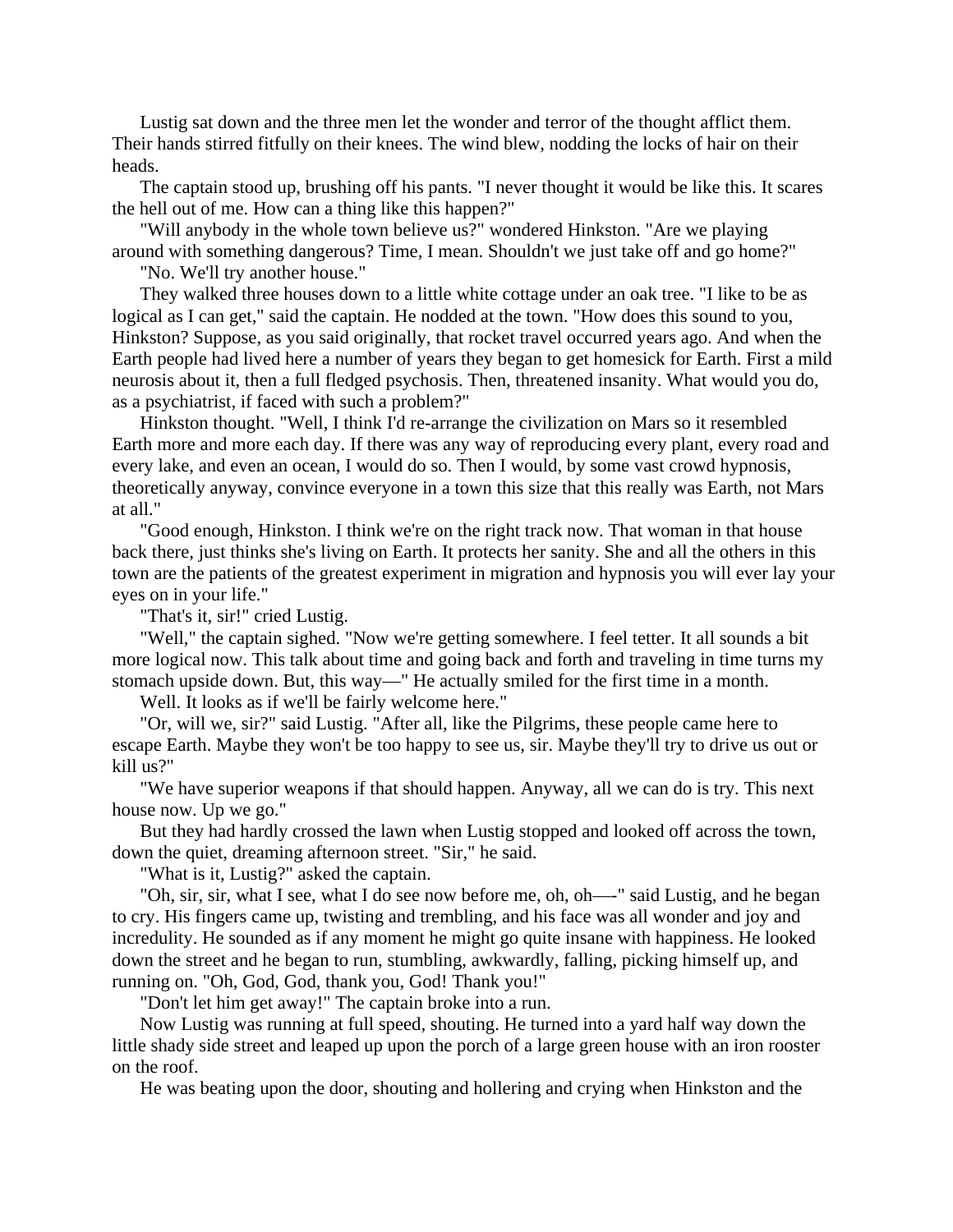captain ran up and stood in the yard.

The door opened. Lustig yanked the screen wide and in a high wail of discovery and happiness, cried out, "Grandma! Grandpa!"

Two old people stood in the doorway, their faces lighting up.

"Albert!" Their voices piped and they rushed out to embrace and pat him on the back and move around him. "Albert, oh, Albert, it's been so many years! How you've grown, boy, how big you are, boy, oh, Albert boy, how are you!"

"Grandma, Grandpa!" sobbed Albert Lustig. "Good to see you! You look fine, fine! Oh, fine!" He held them, turned them, kissed them, hugged them, cried on them, held them out again, blinked at the little old people. The sun was in the sky, the wind blew, the grass was green, the screen door stood open.

"Come in, lad, come in, there's lemonade for you, fresh, lots of it!"

"Grandma, Grandpa, good to see you! I've got friends down here! Here!" Lustig turned and waved wildly at the captain and Hinkston, who, all during the adventure on the porch, had stood in the shade of a tree, holding onto each other. "Captain, captain, come up, come up, I want you to meet my grandfolks!"

"Howdy," said the folks. "Any friend of Albert's is ours, too! Don't stand there with your mouths open! Come on!"

In the living room of the old house it was cool and a grandfather clock ticked high and long and bronzed in one corner. There were soft pillows on large couches and walls filled with books and a rug cut in a thick rose pattern and antimacassars pinned to furniture, and lemonade in the hand, sweating, and cool on the thirsty tongue.

"Here's to our health." Grandma tipped her glass to her porcelain teeth.

"How long you been here, Grandma?" said Lustig.

"A good many years," she said, tartly. "Ever since we died."

"Ever since you what?" asked Captain John Black, putting his drink down.

"Oh, yes," Lustig looked at his captain. "They've been dead thirty years."

"And you sit there, calmly!" cried the captain.

"Tush," said the old woman, and winked glitteringly at John Black. "Who are we to question what happens? Here we are. What's life, anyways? Who does what for why and where? All we know is here we are, alive again, and no questions asked. A second chance." She toddled over and held out her thin wrist to Captain John Black.

"Feel." He felt. "Solid, ain't I?" she asked. He nodded. "You hear my voice don't you?" she inquired. Yes, he did. "Well, then," she said in triumph, "why go around questioning?"

"Well," said the captain, "it's simply that we never thought we'd find a thing like this on Mars."

"And now you've found it. I dare say there's lots on every planet that'll show you God's infinite ways."

"Is this Heaven?" asked Hinkston.

"Nonsense, no. It's a world and we get a second chance. Nobody told us why. But then nobody told us why we were on Earth, either. That other Earth, I mean. The one you came from. How do we know there wasn't another before that one?"

"A good question," said the captain.

The captain stood up and slapped his hand on his leg in an offhand fashion. "We've got to be going. It's been nice. Thank you for the drinks."

He stopped. He turned and looked toward the door, startled. Far away, in the sunlight, there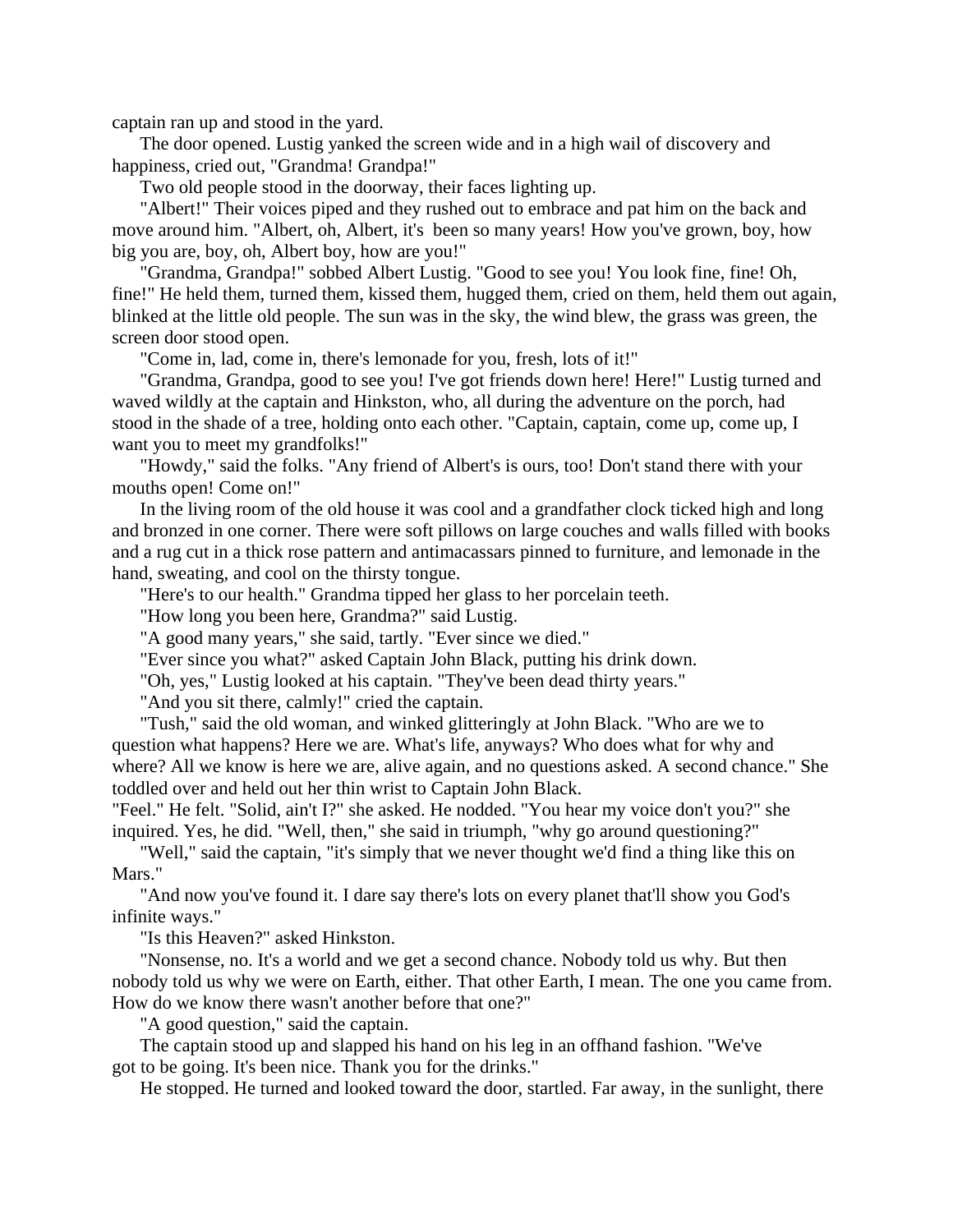was a sound of voices, a crowd, a snouting and a great hello. ''What's that?" asked Hinkston.

'We'll soon find out!" And Captain John Black was out the front °°r abruptly, jolting across the green lawn and into the street of the Martian town.

He stood looking at the ship. The ports were open and his crew were streaming out, waving their hands. A crowd of people had gathered and in and through and among these people the members of the crew were running, talking, laughing, shaking hands. People did little dances. People swarmed. The rocket lay empty and abandoned.

A brass band exploded in the sunlight, flinging off a gay tune from upraised tubas and trumpets. There was a bang of drums and a shrill of fifes. Little girls with golden hair jumped up and down. Little boys shouted, "Hooray!" And fat men passed around ten-cent cigars. The mayor of the town made a speech. Then, each member of the crew with a mother on one arm, a father or sister on the other, was spirited off down the street, into little cottages or big mansions and doors slammed shut.

The wind rose in the clear spring sky and all was silent. The brass band had banged off around a corner leaving the rocket to shine and dazzle alone in the sunlight.

"Abandoned!" cried the captain. "Abandoned the ship, they did! I'll have their skins, by God! They had orders!"

"Sir," said Lustig. "Don't be too hard on them. Those were all old relatives and friends." "That's no excuse!"

"Think how they felt, captain, seeing familiar faces outside the ship!"

"I would have obeyed orders! I would have—" The captain's mouth remained open.

Striding along the sidewalk under the Martian sun, tall, smiling, eyes blue, face tan, came a young man of some twenty-six years.

"John!" the man cried, and broke into a run.

"What?" said Captain John Black. He swayed.

"John, you old beggar, you!"

The man ran up and gripped his hand and slapped him on the back.

"It's you," said John Black.

"Of course, who'd you think it was!"

"Edward!" The captain appealed now to Lustig and Hinkston, holding the stranger's hand. "This is my brother Edward. Ed, meet my men, Lustig, Hinkston! My brother!"

They tugged at each other's hands and arms and then finally env braced. "Ed!" "John, you old bum, you!" "You're looking fine, Ed, but, Ed, what is this? You haven't changed over the years. You died, remember, when you were twenty-six, and I was nineteen, oh God, s° many years ago, and here you are, and, Lord, what goes on, what goes on?"

Edward Black gave him a brotherly knock on the chin. "Mom's waiting," he said. "Mom?"

"And Dad, too."

"And Dad?" The captain almost fell to earth as if hit upon the chest with a

mighty weapon. He walked stiffly and awkwardly, out of coordination. He stuttered and whispered and talked only one or two words at a time. "Mom alive? Dad? Where?"

"At the old house on Oak Knoll Avenue."

"The old house." The captain stared in delighted amazement. "Did you hear that,

Lustig, Hinkston?" "I know it's hard for you to believe." "But alive. Real." "Don't I feel real?"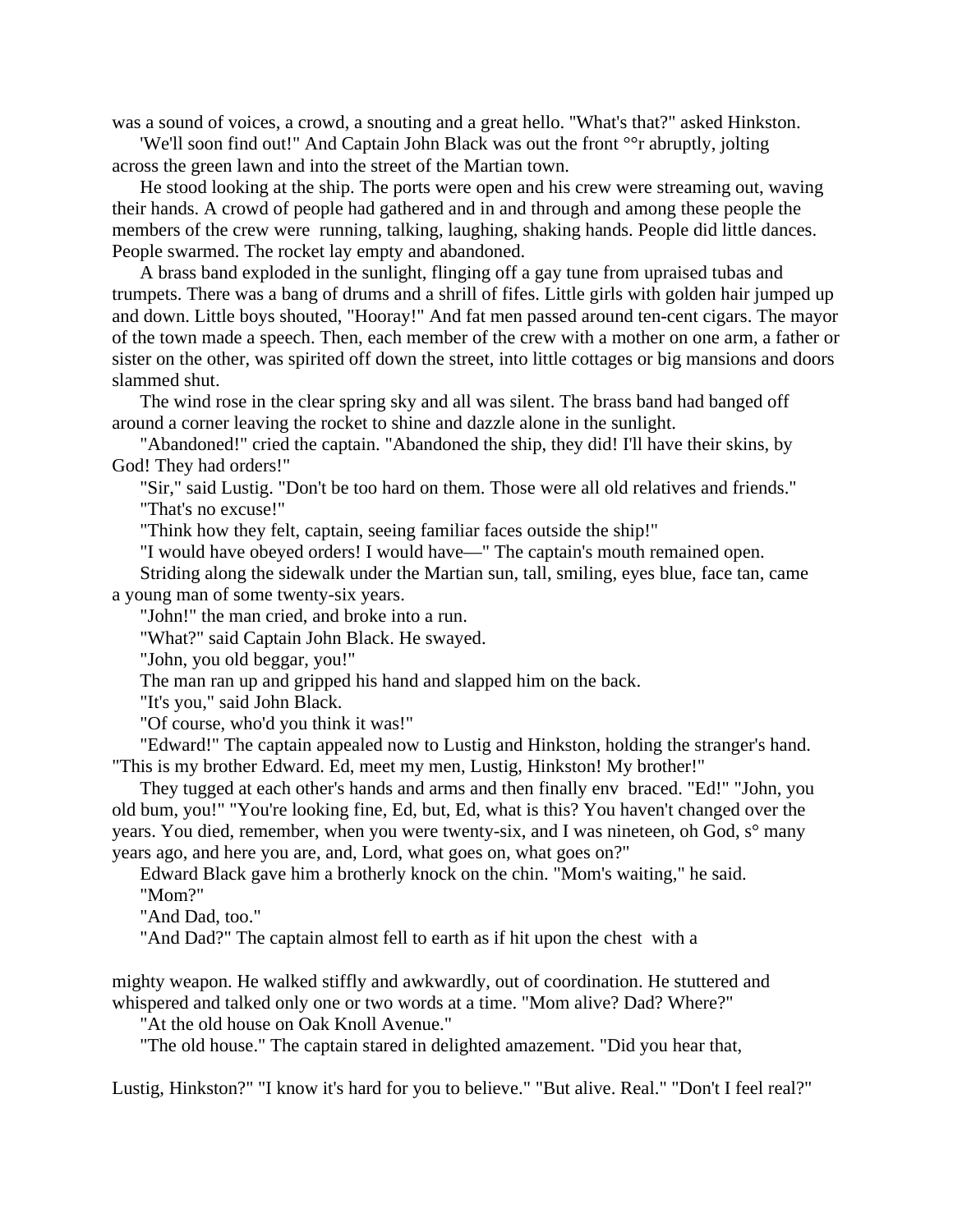The strong arm, the firm grip, the white smile. The light, curling hair.

Hinkston was gone. He had seen his own house down the street and was running for it. Lustig was grinning. "Now you understand, sir, what happened to everybody on the ship. They couldn't help themselves."

"Yes. Yes," said the captain, eyes shut. "Yes." He put out his hand. "When I open my eyes, you'll be gone." He opened his eyes. "You're still here. God, Edward, you look fine!"

"Come along, lunch is waiting for you. I told Mom."

Lustig said, "Sir, I'll be with my grandfolks if you want me,"

"What? Oh, fine, Lustig. Later, then."

Edward grabbed his arm and marched him. "You need support."

"I do. My knees, all funny. My stomach, loose. God."

"There's the house. Remember it?"

"Remember it? Hell! I bet I can beat you to the front porch!"

They ran. The wind roared over Captain John Black's ears. The earth roared under

his feet. He saw the golden figure of Edward Black pull ahead of him in the amazing dream of reality. He saw the house rush forward, the door open, the screen swing back. "Beat you!" cried Edward, bounding up the steps. "I'm an old man," panted the captain, 'and you're still young. But, then, you always beat me, I remember!"

In the doorway, Mom, pink and plump and bright. And behind her, Pepper grey, Dad, with his pipe in his hand. "Mom, Dad!" He ran up the steps like a child, to meet them. It

was a fine long afternoon. They finished lunch and they sat in the living room and he told them all about his rocket and his being captain as they nodded and smiled upon him and Mother was just the same, Dad bit the end off a cigar and lighted it in his old fashion. Mom brought in some iced tea in the middle of the afternoon. Then, there was a big turkey dinner at night and time flowing on. When the drumsticks were sucked clean and lay brittle upon the plates, the captain leaned back in his chair and exhaled his deep contentment. Dad poured him a small glass of dry sherry. It was seven-thirty in the evening. Night was in all the trees and coloring the sky, and the lamps were halos of dim light in the gentle house. From all the other houses down the streets came sounds of music, pianos playing, laughter.

Mom put a record on the victrola and she and Captain John Black had a dance. She was wearing the same perfume he remembered from the summer when she and Dad had been killed in the train accident. She was very real in his arms as they danced lightly to the music.

"I'll wake in the morning," said the captain. "And I'll be in my rocket in space, and all this will be gone."

"No, no, don't think that," she cried, softly, pleadingly. "We're here. Don't question. God is good to us. Let's be happy."

The record ended with a circular hissing.

"You're tired, son," said Dad. He waved his pipe. "You and Ed go on upstairs. Your old bedroom is waiting for you."

"The old one?"

"The brass bed and all," laughed Edward.

"But I should report my men in."

"Why?" Mother was logical.

"Why? Well, I don't know. No reason, I guess. No, none at all. What's the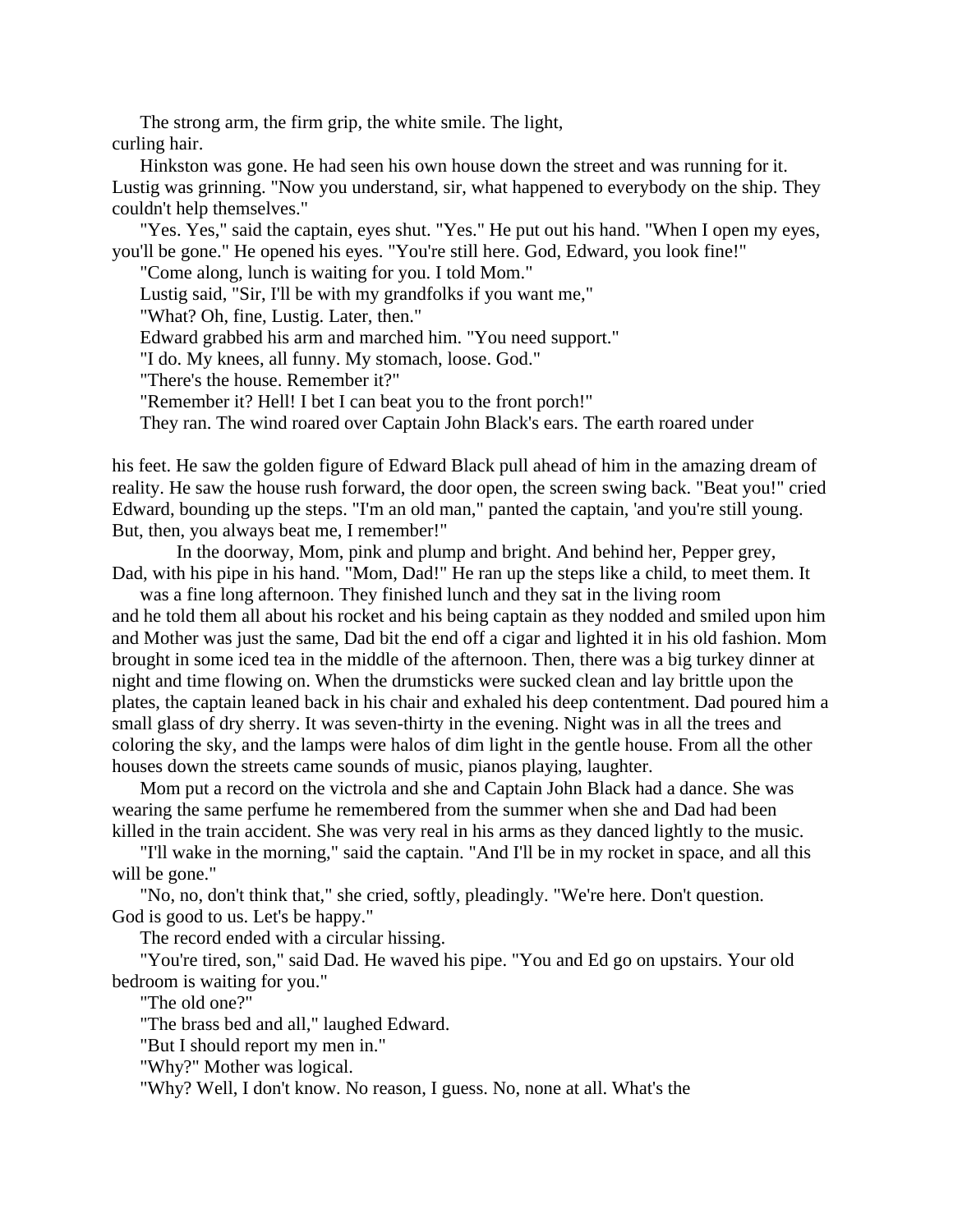difference?" He shook his head. "I'm not being very logical these days."

"Good night, son." She kissed his cheek.

" 'Night, Mom."

"Sleep tight, son." Dad shook his hand.

"Same to you, Pop."

"It's good to have you home."

"It's good to be home."

He left the land of cigar smoke and perfume and books and gentle light and ascended the stairs, talking, talking with Edward. Edward pushed a door open and there was the yellow brass bed and the old semaphore banners from college days and a very musty raccoon coat which he petted with strange, muted affection. "It's too much," he said faintly. "Like being in a thunder shower without an umbrella. I'm soaked to the skin with emotion. I'm numb. I'm tired."

"A night's sleep between cool clean sheets for you, my bucko. Edward slapped wide the snowy linens and flounced the pillows. Then he put up a window and let the night blooming jasmine float in. There as moonlight and the sound of distant dancing and whispering.

"So this is Mars," said the captain undressing.

"So this is Mars." Edward undressed in idle, leisurely moves, drawing his shirt off over his head, revealing golden shoulders and the good muscular neck.

The lights were out, they were into bed, side by side, as in the days, how many decades ago? The captain lolled and was nourished by the night wind pushing the lace curtains out upon the dark room air. Among the trees, upon a lawn, someone had cranked up a portable phonograph and now it was playing softly, "I'll be loving you, always, with a love that's true, always."

The thought of Anna came to his mind. "Is Anna here?"

His brother, lying straight out in the moonlight from the window, waited and then said, "Yes. She's out of town. But she'll be here in the morning."

The captain shut his eyes. "I want to see Anna very much."

The room was square and quiet except for their breathing. "Good night, Ed."

A pause. "Good night, John."

He lay peacefully, letting his thoughts float. For the first time the stress of the day was moved aside, all of the excitement was calmed. He could think logically now. It had all been emotion. The bands playing, the sight of familiar faces, the sick pounding of your heart. But now...

How? He thought. How was all this made? And why? For what purpose? Out of the goodness of some kind God? Was God, then, really that fine and thoughtful of his children? How and why and what for?

He thought of the various theories advanced in the first heat of the afternoon by Hinkston and Lustig. He let all kinds of new theories drop m lazy pebbles down through his mind, as through a dark water, now, turning, throwing out dull flashes of white light. Mars. Earth. Mom. Dad. Edward. Mars. Martians.

Who had lived here a thousand years ago on Mars? Martians? Or had this always been like this? Martians. He repeated the word quietly, inwardly.

He laughed out loud, almost. He had the most ridiculous theory, all of a sudden. It gave him a kind of chilled feeling. It was really nothing to think of, of course. Highly improbable. Silly. Forget it. Ridiculous.

But, he thought, just suppose. Just suppose now, that there were Martians living on Mars and they saw our ship coming and saw us inside our ship and hated us. Suppose, now, just for the hell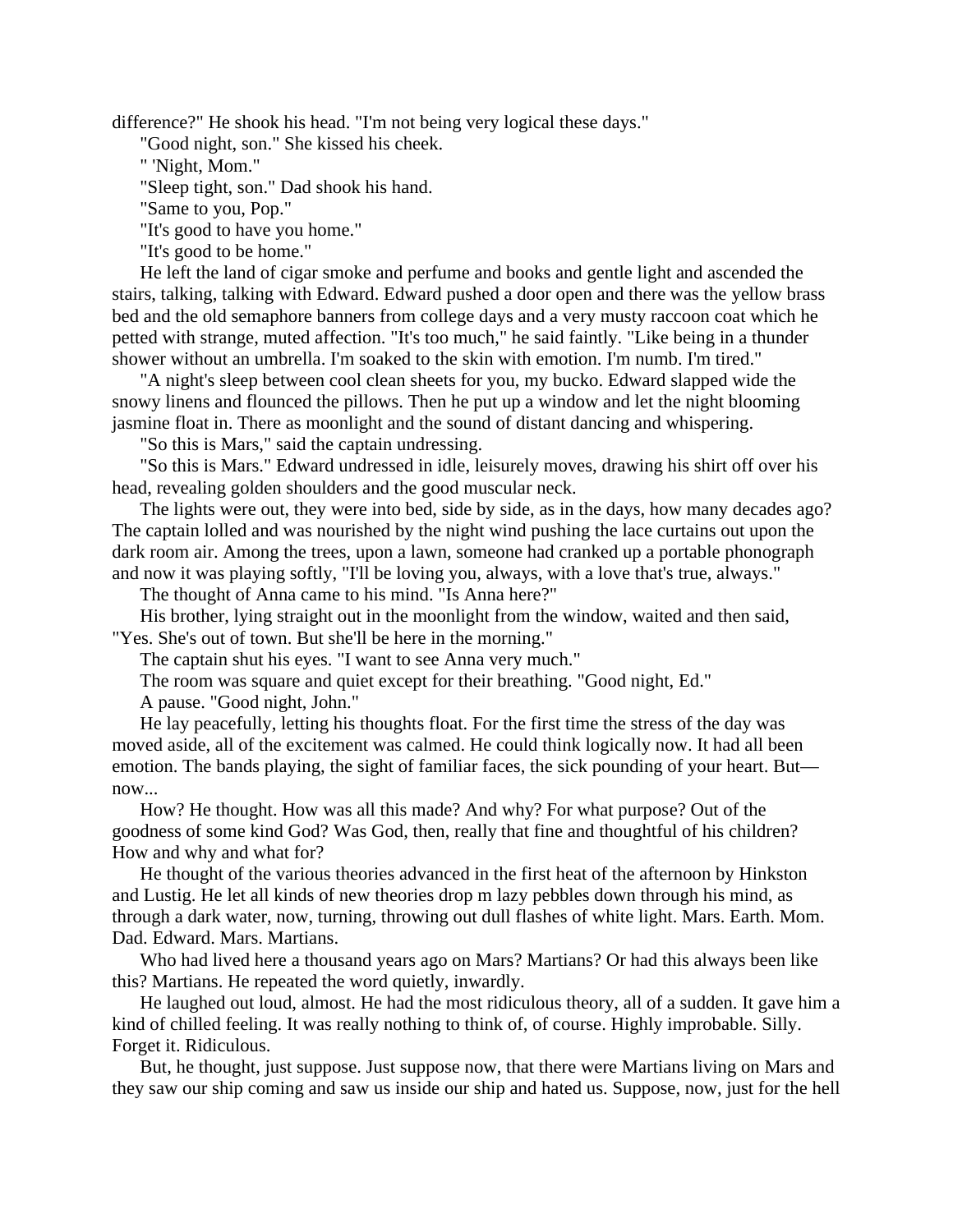of it, that they wanted to destroy us, as invaders, as unwanted ones, and they wanted to do it in a very clever way, so that we would be taken off guard Well, what would the best weapon be that a Martian could use against Earthmen with atom weapons?

The answer was interesting. Telepathy, hypnosis, memory and imagination.

Suppose all these houses weren't real at all, this bed not real, but only figments of my own imagination, given substance by telepathy and hypnosis by the Martians.

Suppose these houses are really some other shape, a Martian shape, but, by playing on my desires and wants, these Martians have made this seem like my old home town, my old house, to lull me out of my suspicions? What better way to fool a man, by his own emotions.

And suppose those two people in the next room, asleep, are not my mother and father at all. But two Martians, incredibly brilliant, with the ability to keep me under this dreaming hypnosis all of the time?

And that brass band, today? What a clever plan it would be. First, fool Lustig, then fool Hinkston, then gather a crowd around the rocket ship and wave. And all the men in the ship, seeing mothers, aunts, uncles, sweethearts dead ten, twenty years ago, naturally, disregarding orders, would rush out and abandon the ship. What more natural? What more unsuspecting? What more simple? A man doesn't ask too many questions when his mother is suddenly brought back to life; he's much too happy. And the brass band played and everybody was taken off to private homes. And here we all are, tonight, in various houses, in various beds, with no weapons to protect us, and the rocket lies in the moonlight, empty. And wouldn't it be horrible and terrifying to discover that all of this was part of some great clever plan by the Martians to divide and conquer us, and kill us. Some time during the night, perhaps, my brother here on this bed, will change form, melt, shift, and become a one-eyed, green and yellowtoothed Martian. It would be very simple for him just to turn over in bed and put a knife into my heart. And in all those other houses down the street a dozen other brothers or fathers suddenly melting away and taking out knives and doing things to the unsuspecting, sleeping men of Earth.

His hands were shaking under the covers. His body was cold. Suddenly it was not a theory. Suddenly he was very afraid. He lifted himself in bed and listened. The night was very quiet. The music had stopped. The wind had died. His brother (?) lay sleeping beside him.

Very carefully he lifted the sheets, rolled them back. He slipped from bed and was walking softly across the room when his brother's voice said, "Where are you going?"

"What?"

His brother's voice was quite cold. "I said, where do you think you're going?"

"For a drink of water."

"But you're not thirsty."

"Yes, yes, I am."

"No, you're not."

Captain John Black broke and ran across the room. He screamed. He screamed twice. He never reached the door.

In the morning, the brass band played a mournful dirge. From every house in the street came little solemn processions bearing long boxes and along the sun-filled street, weeping and changing, came the grandmas and grandfathers and mothers and sisters and brothers, walking to the churchyard, where there were open holes dug freshly and new tombstones installed. Seventeen holes in all, and seventeen tombstones. Three of the tombstones said, CAPTAIN JOHN BLACK, ALBERT LUSTIG, and SAMUEL HINKSTON.